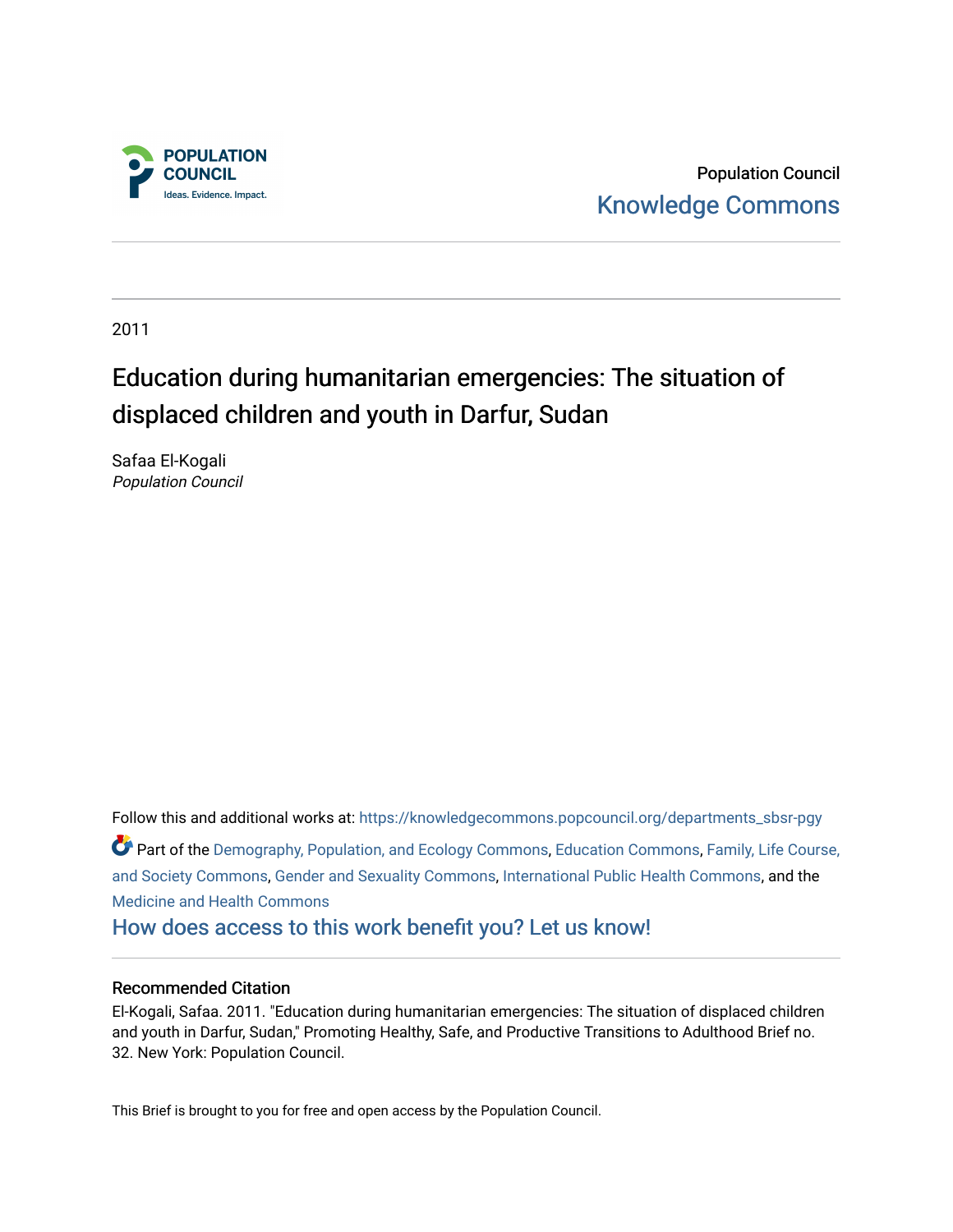# promoting healthy , safe, and productive transitions to adulthood

*Brief no. 32 Updated May 2011*

# Education during humanitarian emergencies: The situation of displaced children and youth in Darfur, Sudan

Preparad by Safaa El-Kogali

The than 39 million children and youth who live in conflict-<br>affected fragile states do not have access to education (S<br>the total numbers of displaced children and youth out of school was affected fragile states do not have access to education (Save the Children 2007). While there are no complete statistics on the total numbers of displaced children and youth out of school worldwide, the *Global Survey on Education in Emergencies*, a landmark document released by the Women's Refugee Commission in 2004, estimates that more than 27 million displaced children and youth are not in school as a result of the ten conflicts that have produced the greatest number of uprooted persons (Women's Refugee Commission 2004). With an increase in the average duration of refugee displacement from nine years in the early 1990s to 17 years today, whole generations of children have little chance to recoup in later years the potential educational investment lost during their years living in the midst of a humanitarian emergency (UNHCR 2005).

Education has long been neglected in emergency relief efforts. Historically, it has been viewed as a development activity, having little to contribute to the basic survival and security of refugees and internally displaced persons (IDPs). Since the late 1990s, however, international organizations providing humanitarian assistance have been making the case that quality education in crisis situations is a vital component of basic protection. This growing interest and commitment found expression when a global network of organizations and individuals—the Inter-Agency Network for Education in Emergencies (INEE)—published *Minimum Standards for Education in Emergencies, Chronic Crises and Early Reconstruction* (2004), providing guidelines to practitioners, policymakers, and donors in the field. However, without empirical evidence documenting the current environment for education provided during emergencies as well as its protective benefits for children, education is not prioritized as an essential component of



relief efforts. Currently, only six bilateral donors include education as part of their humanitarian response plans (UN press release 2009). As a result, funding for education is typically a much lower priority in humanitarian emergencies than funding for other basic needs, such as food and shelter.

In 2007, the Women's Refugee Commission and the Population Council collaborated on a research project in the Darfur region of Sudan to provide evidence on the role of education in conflict. Darfur has been significantly affected by displacement from ongoing conflict. By the end of 2008, the conflict in Sudan had internally displaced roughly 1.3 million people in North and West Darfur. With 26 percent of the Sudanese population in the age range of 5–14, an estimated 338,000 of the internally displaced persons (IDPs) in these two regions are of primary school age and therefore in need of education.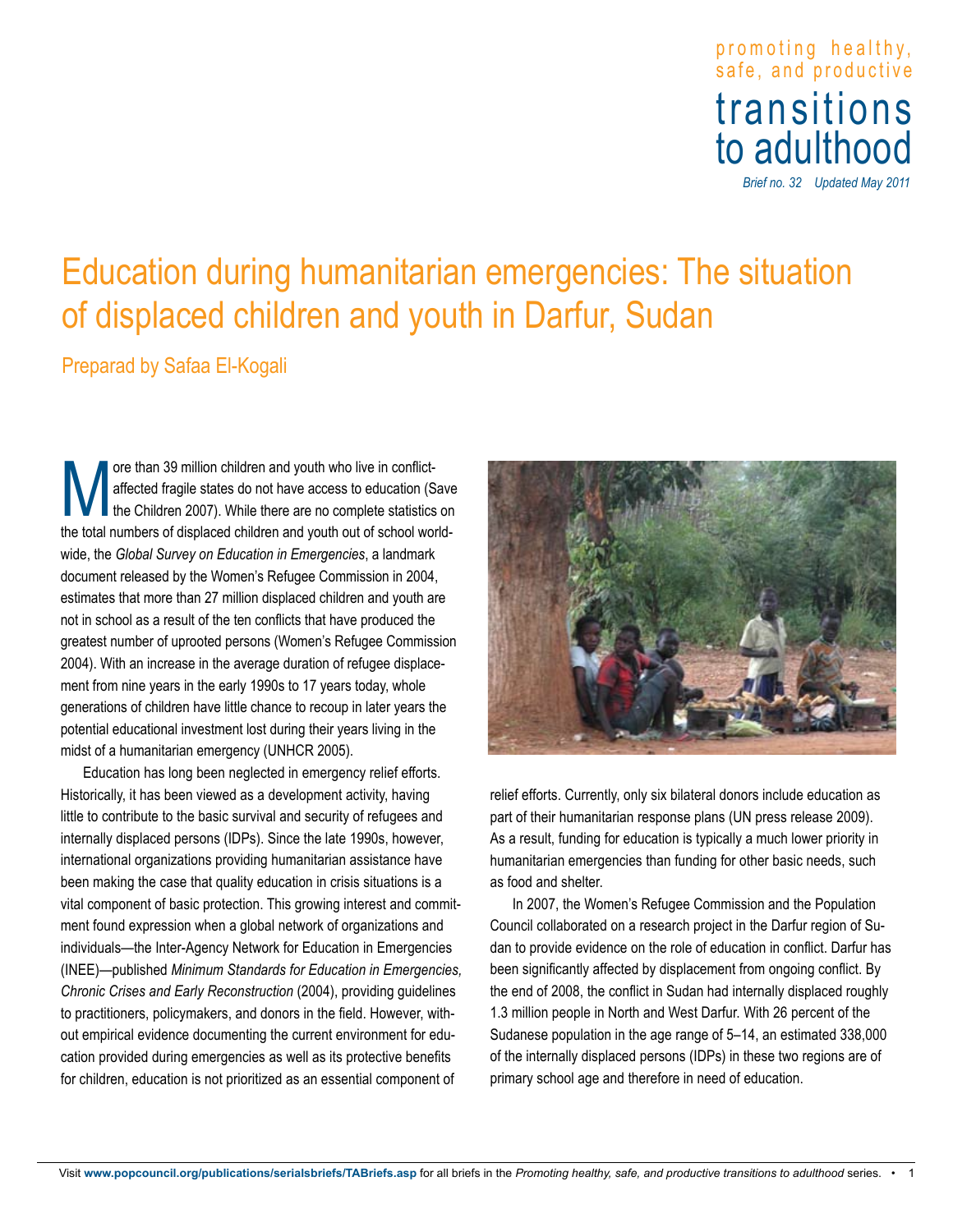

#### **Project description**

The Population Council and the Women's Refugee Commission launched a research project to identify the link between education and children's protection and well-being in Darfur, Sudan. The objective was to document the educational environment in a range of internally displaced persons (IDP) camps in Darfur, describe the circumstances of primary-school-age children within and across diverse settings, and assess how these circumstances relate to educational conditions observed. The research also aimed to assess the extent to which children in IDP communities experienced the protective benefits of educational programs that are assumed to exist. Both quantitative and qualitative evidence was gathered to guide policies and programs in addressing the needs of children in conflict settings. The project received guidance from a 13 member international advisory group, comprised of practitioners, policymakers, and donors who work on these issues in conflictaffected areas.

The quantitative study consisted of a survey of basic educational services and facilities in a randomly selected sample of IDP communities in North and West Darfur. For reasons of security, the survey did not cover IDP communities in South Darfur. The survey was designed to provide a more accurate picture of the state of educational services for displaced children of primary school age (6–14 year olds) residing in formal and non-formal settlements in the Darfur region. The study also aimed to identify gaps in school coverage and access for girls and boys, and highlight issues that affect the quality of education, such as facilities, class size, and teacher training and availability. A sample of 17 out of 68 IDP communities in North and West Darfur was selected. Based on the United Nations Office for the Coordination of Humanitarian Affairs (2008) population estimates for October 2008, the ten selected study communities in West Darfur covered approximately 25 percent of the displaced population estimated to be living in the state, while the sample of seven communities in North Darfur covered roughly 30 percent of the state's displaced population. The IDP communities sampled differed from one another according to many characteristics, including year of initial displacement of the resident population, the ethnic diversity of the settlement, the overall population size, the number of new arrivals, and the extent to which the displaced population had access to educational opportunities available to the host population. Communities also differed in terms of the presence of NGOs, access to external resources as a result of proximity to a town or capital city, the number of formal and non-formal schools in relation to the school-age population, and other facilities, in particular health facilities. Basic information on the educational service environment was gathered, using community maps, with information on formal and non-formal schooling opportunities and humanitarian services; and primary school censuses, with information on physical facilities and staffing.

Findings of the quantitative study were published in a report entitled *Schooling and Conflict in Darfur: A Snapshot of Basic Education Services for Displaced Children* (Lloyd et al. 2010). The main findings were:

- Eighty-one primary schools were found to be serving the displaced population in the 17 communities visited, with at least one school available for boys and girls in every IDP community. However, only 45 of these schools (56 percent) provided instruction in all eight required grades.
- Girls and boys had equal access to primary school, yet displaced girls comprised 44 percent of IDP enrollment in primary schools in the 17 communities visited.
- Access to water and sanitation was lacking at many schools. Less than half of schools had school feeding programs.
- Shortages of teachers were common, ranging from as few as ten to as many as 70 teachers. While 55 percent of all primary school teachers were female, the distribution of female teachers ranged from 10 percent in some communities to 70 percent in others.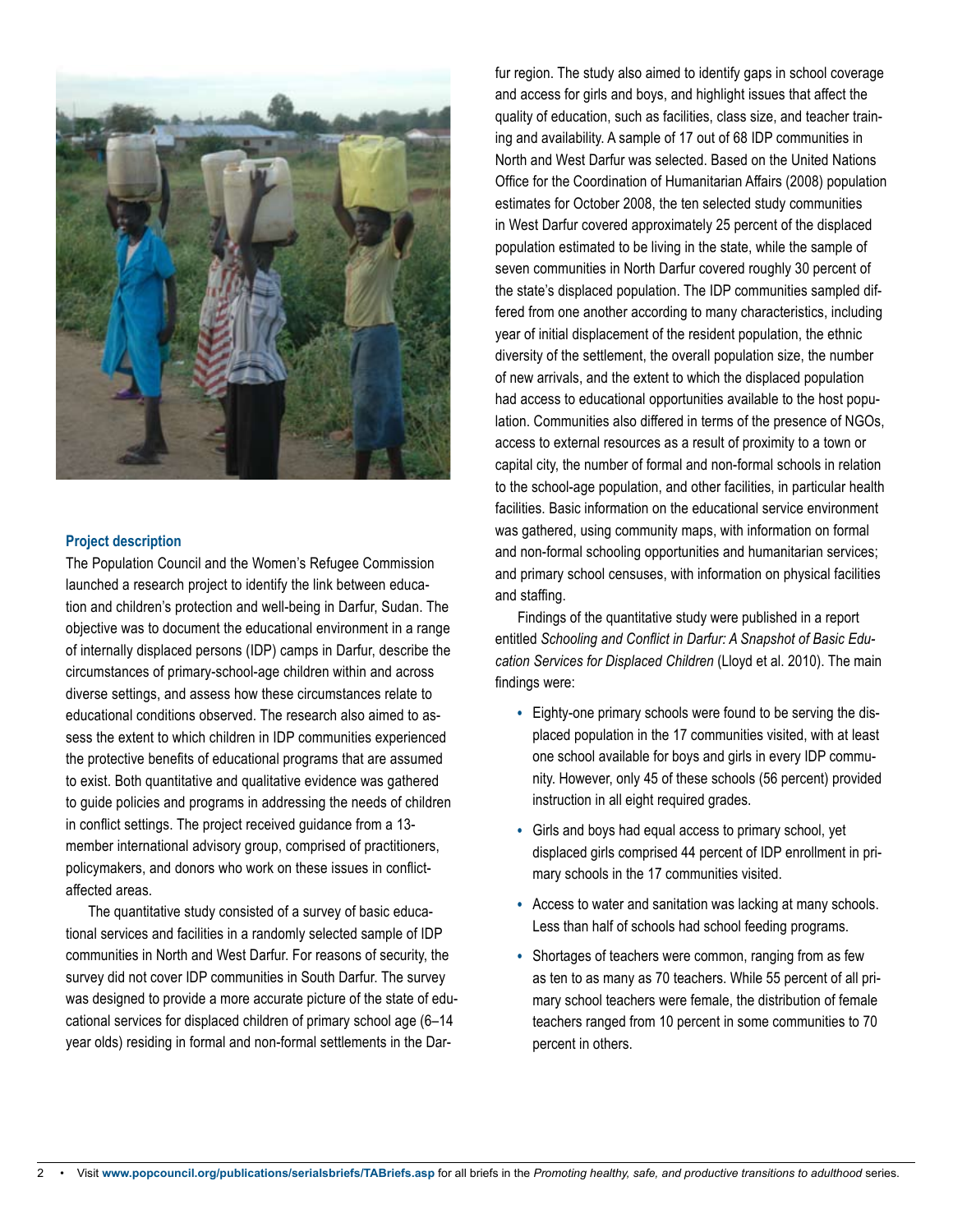

• Half of all teachers lacked qualifications, the percentage of teachers with certificates ranging from 9 percent to 87 percent (with a mean of 47 percent).

The report also presented recommendations and highlighted some of the challenges of conducting the research in a conflict setting.

The qualitative study was conducted subsequently in a subsample of the locations previously visited. This qualitative phase was completed in seven communities in North Darfur, using in-depth interviews with key informants, including teachers, community and religious leaders, parents, and children. The goal was to document community experiences of conflict and displacement and ascertain their perspectives on education and its protective role in displaced settings. Analysis showed that all those interviewed, regardless of sex, age, or position, valued the protective role of education for children and adolescents and the security it provides in their current setting and for a better future for their communities. The majority of interviewees noted gaps such as poor infrastructure, lack of toilets and water in some schools, and shortages of teachers and textbooks. Parents also complained about the high school fees.



## **Achievement, outcomes, and impact**

Staff from the Population Council and the Women's Refugee Commission were invited to various forums, where they highlighted the need for increased attention to and support for the educational needs of children and young people in Darfur. Contacts included research and learning networks such as the Inter-Agency Network for Education in Emergencies, the Columbia University–led Care and Protection of Children in Crisis, the UN Graca Machel +10 Year Strategic Review of the Impact of Armed Conflict on Children, the International Union for the Scientific Study of Population, and the National Academy of Sciences.

In April 2009, the Women's Refugee Commission organized a panel session on "Researching Education and Protection in Humanitarian Emergencies" at the INEE Global Consultation in Istanbul, Turkey. The event brought together 250 practitioners, researchers, and policymakers from national and international NGOs, UN agencies, multilateral institutions, government agencies, teachers' unions, and academic institutions. The Population Council was invited to discuss the research project, which included initial findings and the challenges and lessons learned in conducting research in a conflict environment.

This project has made a significant contribution to the dialogue on education and the protection of children in conflict. It also demonstrated that despite challenges, research is possible in conflict settings and is necessary to ensure that programs take into account the specific circumstances within the conflict setting.